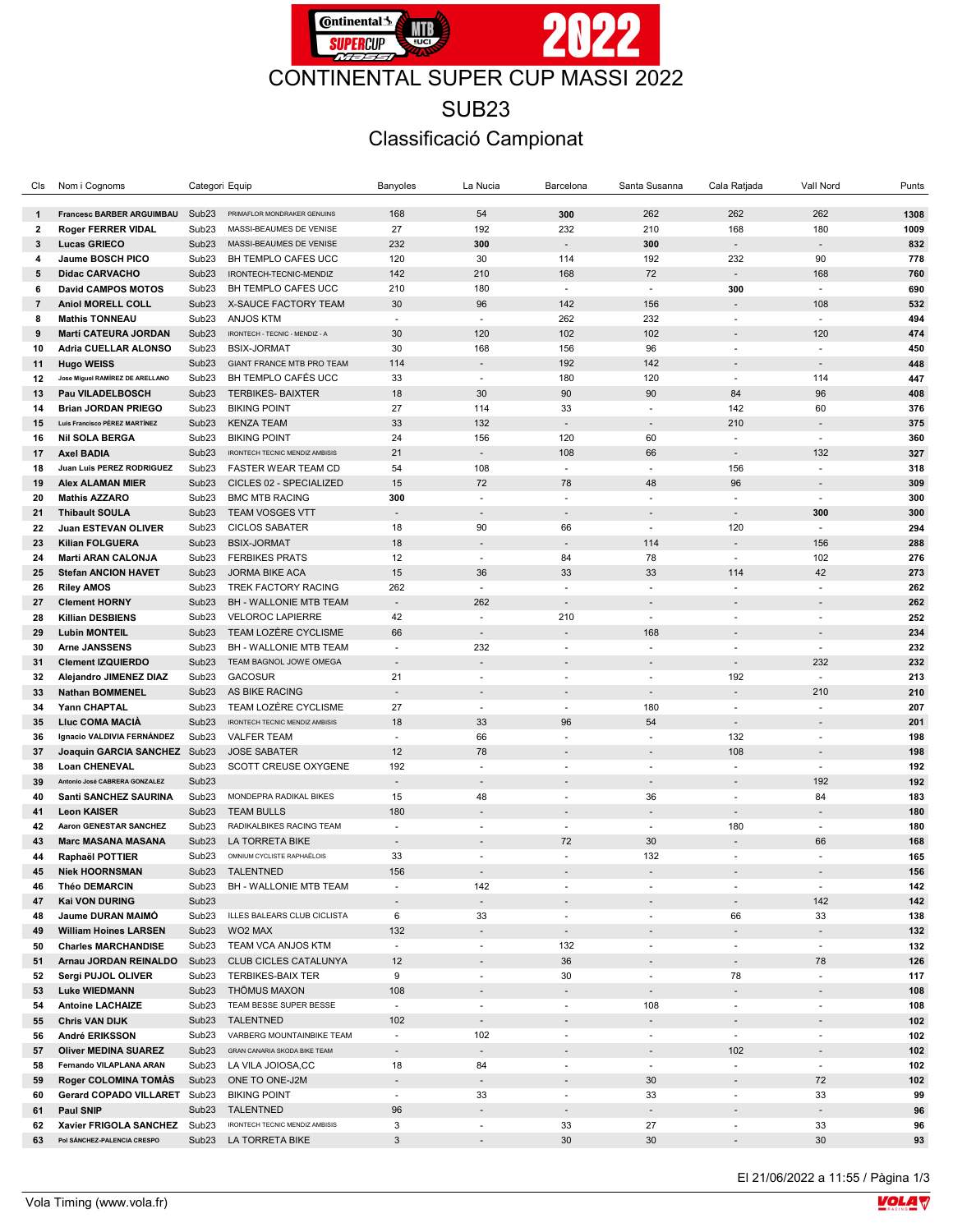

CONTINENTAL SUPER CUP MASSI 2022 SUB23

Classificació Campionat

| Cls        | Nom i Cognoms                     | Categori Equip                         |                                       | Banyoles                 | La Nucia                 | Barcelona                | Santa Susanna                                        | Cala Ratjada             | Vall Nord                     | Punts    |
|------------|-----------------------------------|----------------------------------------|---------------------------------------|--------------------------|--------------------------|--------------------------|------------------------------------------------------|--------------------------|-------------------------------|----------|
|            |                                   |                                        |                                       |                          |                          |                          |                                                      |                          |                               |          |
| 64         | <b>Finn TREUDLER</b>              | Sub <sub>23</sub>                      | JB BRUNEX SUPERIOR FACTORY RAC        | 90                       |                          |                          |                                                      | $\blacksquare$           |                               | 90       |
| 65         | <b>Miguel DIAZ PEREZ</b>          | Sub <sub>23</sub>                      | UVES-SPIUK RACING TEAM                | $\overline{\phantom{a}}$ |                          | $\overline{\phantom{a}}$ | ٠                                                    | 90                       | ٠                             | 90       |
| 66         | <b>Luca MARTIN</b>                | Sub <sub>23</sub>                      | <b>KMC ORBEA</b>                      | 84                       |                          |                          |                                                      | ÷,                       |                               | 84       |
| 67         | <b>Brice FILLIAT</b>              | Sub <sub>23</sub>                      | <b>VELO CLUB AMBERTOIS</b>            | $\sim$                   | ٠                        | ÷.                       | 84                                                   | $\mathbf{r}$             | ä,                            | 84       |
| 68         | Juan Jose ARROYO JACINTO          | Sub <sub>23</sub>                      | <b>GACOSUR</b>                        | $\boldsymbol{9}$         |                          |                          |                                                      | 72                       |                               | 81       |
| 69         | <b>Mattis PATEAU</b>              | Sub <sub>23</sub>                      | TEAM CREUSE MAINSAT EVAUX             | 78                       | $\sim$                   | $\overline{\phantom{a}}$ | ÷                                                    | ä,                       | ä,                            | 78       |
| 70         | <b>Vincent BRUNELLO</b>           | Sub <sub>23</sub>                      | PASSION VTT VENELLES                  | $\sim$                   |                          | $\overline{\phantom{a}}$ | 42                                                   | $\blacksquare$           | 36                            | 78       |
| 71         | <b>Miquel GAJA CAPDEVILA</b>      | Sub <sub>23</sub>                      | NINETA BIKE TEAM                      | 9                        | ٠                        | 33                       | 33                                                   | ÷.                       | ÷.                            | 75       |
| 72         | <b>Lukas MALEZSEWSKI</b>          | Sub <sub>23</sub>                      | SCOTT CREUSE OXYGENE GUERET           | 72                       | $\overline{\phantom{a}}$ | $\overline{\phantom{a}}$ | $\overline{\phantom{a}}$                             | $\overline{\phantom{a}}$ | $\overline{\phantom{a}}$      | 72       |
| 73         | Lukáš ELČKNER                     | Sub <sub>23</sub>                      | <b>MONDRAKER</b>                      | $\blacksquare$           | 30                       | 42                       | $\sim$                                               | ÷.                       | ä,                            | 72       |
| 74         | <b>Lluc AGUSTI SOLE</b>           | Sub <sub>23</sub>                      | <b>KENDA-BICIOCASION BARCELONA</b>    | 15                       |                          | 54                       |                                                      |                          | $\overline{a}$                | 69       |
| 75         | <b>Marc ADMETLLA OMS</b>          | Sub <sub>23</sub>                      | KENDA-BICIOCACION BARCELONA           | $\sim$                   | $\overline{\phantom{a}}$ | 30                       | $\sim$                                               | $\mathbf{r}$             | 33                            | 63       |
| 76         | <b>Frits BIESTERBOS</b>           | Sub <sub>23</sub>                      | <b>TALENTNED</b>                      | 60                       |                          | $\overline{\phantom{a}}$ |                                                      |                          | $\overline{a}$                | 60       |
| 77         | <b>Viggo KARLSSON</b>             | Sub <sub>23</sub>                      | VARBERG MOUNTAINBIKE TEAM             | $\sim$                   | 60                       | ÷.                       | ÷.                                                   | ÷,                       | ÷.                            | 60       |
| 78         | <b>Genis MARTI CASADO</b>         | Sub <sub>23</sub>                      | <b>IRONTECH TECNIC MENDIZ AMBISIS</b> |                          |                          | 60                       |                                                      | $\blacksquare$           |                               | 60       |
| 79         | <b>Toni COMAS BONNIN</b>          | Sub <sub>23</sub>                      | SU-ATGES C.E.                         | $\blacksquare$           | $\overline{\phantom{a}}$ | ÷,                       | ÷,                                                   | 60                       | ä,                            | 60       |
| 80         | <b>Marc VIDAL DOMINGUEZ</b>       | Sub <sub>23</sub>                      | LA TORRETA BIKE                       | 3                        |                          | $\blacksquare$           | 27                                                   | $\blacksquare$           | 30                            | 60       |
| 81         | <b>Marti TEMPRANO FERNANDEZ</b>   | Sub <sub>23</sub>                      | <b>BICI 3.0</b>                       | $\sim$                   | $\overline{\phantom{a}}$ | 27                       | 30                                                   | ÷.                       | ÷.                            | 57       |
| 82         | Jan SABORIDO CARRERAS Sub23       |                                        | <b>BSIX JORMAT</b>                    | 3                        | 27                       | 27                       | $\overline{\phantom{a}}$                             | $\overline{\phantom{a}}$ | $\overline{\phantom{a}}$      | 57       |
| 83         | <b>Gonzalo Ancor CAMARA PEREZ</b> | Sub <sub>23</sub>                      | GRAN CANARIA SKODA BIKE TEAM          | $\sim$                   | $\sim$                   | ٠                        | $\sim$                                               | 54                       | $\sim$                        | 54       |
| 84         | <b>Albert SANCHEZ FERNANDEZ</b>   | Sub <sub>23</sub>                      | ONE TO ONE-J2M                        |                          | $\sim$                   | $\overline{\phantom{a}}$ |                                                      |                          | 54                            | 54       |
| 85         | <b>Eudald FABRELLAS ROS</b>       | Sub <sub>23</sub>                      | <b>CC PALAFRUGELL</b>                 | $\blacksquare$           | 33                       | 21                       | $\overline{\phantom{a}}$                             | $\blacksquare$           | $\overline{\phantom{a}}$      | 54       |
| 86         | <b>Oriol SANZ VILA</b>            | Sub <sub>23</sub>                      | KENDA-BICIOCASION BARCELONA           |                          |                          | 27                       | 27                                                   |                          | $\overline{\phantom{a}}$      | 54       |
| 87         | <b>David ARIZA CORTES</b>         | Sub <sub>23</sub>                      | LA TORRETA BIKE CLUB CICLISTA         | 3                        | ×.                       | 24                       | 24                                                   | ÷,                       | ÷.                            | 51       |
| 88         | Gerard PAGÈS LAVANDERO            | Sub <sub>23</sub>                      | <b>BICIEQUIP COMPETICIÓ</b>           | $\mathbf{3}$             |                          | 24                       | 24                                                   | $\blacksquare$           |                               | 51       |
| 89         | Roman HOLZER                      | Sub <sub>23</sub>                      | THÖMUS MAXON                          | 48                       | $\sim$                   | ÷.                       |                                                      | ä,                       | ä,                            | 48       |
| 90         | <b>Marc VILARDELL TORRA</b>       | Sub <sub>23</sub>                      | <b>IRONTECH MENDIZ AMBISIST</b>       | $\sim$                   |                          | 48                       | $\overline{\phantom{a}}$                             | $\blacksquare$           | $\overline{a}$                | 48       |
| 91         | <b>Miquel CANAL ARGERICH</b>      | Sub <sub>23</sub>                      | MIG SEGRE BIKE CLUB                   | $\sim$                   | ×.                       | ä,                       | ÷.                                                   | 48                       | ÷.                            | 48       |
| 92         | <b>Oriol CAMPS AGUERA</b>         | Sub <sub>23</sub>                      | ONE TO ONE-J2M                        | $\overline{\phantom{a}}$ | $\overline{\phantom{a}}$ | $\blacksquare$           |                                                      | $\blacksquare$           | 48                            | 48       |
| 93         | Cristian MUÑOZ RUIZ               | Sub <sub>23</sub>                      | BAIXA UN PUNT CYCLING CLUB            | 3                        | ٠                        | ٠                        | ÷,                                                   | 42                       | ä,                            | 45       |
| 94         | Raúl GONZÁLEZ RAMÍREZ             | Sub <sub>23</sub>                      | <b>IMBIKES</b>                        | $\overline{\phantom{a}}$ | 42                       |                          |                                                      | $\overline{a}$           |                               | 42       |
| 95         | <b>Antoine LADET</b>              | Sub <sub>23</sub>                      | <b>LESCAR VS</b>                      | 9                        | $\overline{\phantom{a}}$ | ٠                        | 33                                                   | $\blacksquare$           | ٠                             | 42       |
| 96         | <b>Tom COURBIERE</b>              | Sub <sub>23</sub>                      | TEAM VTT AVENTURE PIOLENC             | 6                        |                          |                          | 33                                                   | $\blacksquare$           |                               | 39       |
| 97         | Sasha HUDYMA                      | Sub <sub>23</sub>                      | CST POSTNL BAFANG MTB RACING T        | 36                       | ٠                        | ÷.                       | ÷.                                                   | $\mathbf{r}$             | ä,                            | 36       |
| 98         | Sebastia DURAN SIQUIER            | Sub <sub>23</sub>                      | <b>ESTABLIMENTS PENYA CICLISTA</b>    |                          |                          | $\overline{\phantom{a}}$ |                                                      | 36                       |                               | 36       |
| 99         | Adrià ASENSIO LÓPEZ               | Sub <sub>23</sub>                      | TREK BICISPRINT SABADELL              | 6                        | $\overline{\phantom{a}}$ | 30                       | ä,                                                   | ä,                       | ä,                            | 36       |
| 100        | João CRUZ                         | Sub <sub>23</sub>                      | AXPO/ FIRSTBIKETEAM/ VILA DO C        | 33                       |                          | $\overline{\phantom{a}}$ |                                                      | $\blacksquare$           | $\overline{\phantom{a}}$      | 33       |
| 101        | Jan-Ole ZILSE                     | Sub <sub>23</sub>                      | <b>ROSE RACING TEAM</b>               | 33                       | $\overline{\phantom{a}}$ | $\blacksquare$           | ÷.                                                   | ×.                       | ÷.                            | 33       |
| 102        | <b>Antoine NIBBIO</b>             | Sub <sub>23</sub>                      | <b>VELOROC CAVAILLON</b>              | $\overline{\phantom{a}}$ | $\overline{\phantom{a}}$ | 33                       |                                                      | $\overline{a}$           | $\overline{\phantom{a}}$      | 33       |
| 103        | <b>Quentin FALIERES</b>           | Sub <sub>23</sub>                      | <b>VCR</b>                            | $\sim$                   | $\overline{\phantom{a}}$ | $\sim$                   | ÷,                                                   | ä,                       | 33                            | 33       |
| 104        | Pablo SOTO LIDÓN                  | Sub <sub>23</sub>                      | TECNICROP PIÑERO FASTER TEAM          |                          | 33                       | $\overline{\phantom{a}}$ |                                                      | $\blacksquare$           | ÷.                            | 33       |
| 105        | <b>Casper JOHANSSON</b>           | Sub <sub>23</sub>                      | VARBERG MOUNTAINBIKE TEAM             | $\blacksquare$           | 30                       | ٠                        | ٠                                                    | $\mathbf{r}$             | ٠                             | 30       |
| 106        | <b>Pedro MARTINEZ CEREZO</b>      | Sub <sub>23</sub>                      | <b>TEAM FDM -PINA</b>                 |                          |                          |                          |                                                      |                          | 30                            | 30       |
| 107        | <b>Alex RIBOULET</b>              | Sub <sub>23</sub>                      | <b>CREUSE OXYGENE</b>                 | 30                       | ٠                        | ä,                       | ÷.                                                   | ä,                       |                               | 30       |
| 108        | Alberto TORRES CAMACHO Sub23      |                                        | FES BICI 3.0-TUGA                     |                          |                          |                          | 30                                                   |                          |                               | 30       |
| 109        | <b>Miguel MACHUCA SANCHEZ</b>     | Sub <sub>23</sub>                      | CICLES CATALUNYA CLUB                 |                          |                          |                          |                                                      |                          | 30                            | 30       |
| 110        | <b>Jarne VANDERSTEEN</b>          | Sub <sub>23</sub>                      | ORBEA G-BIKES MTB RACING TEAM         | 30                       |                          |                          |                                                      |                          | $\frac{1}{2}$                 | 30       |
| 111        | Fabricio Dougl LARIOS RODRIGUEZ   | Sub <sub>23</sub>                      | DOCTOR J BIKES                        | $\blacksquare$           | $\overline{\phantom{a}}$ | 30                       | $\overline{\phantom{a}}$                             | $\overline{\phantom{a}}$ | ٠                             | 30       |
| 112        | <b>Oscar GARCIA MEDINA</b>        | Sub <sub>23</sub>                      | MUNDOBIKE GOBIK TEAM                  | $\overline{\phantom{a}}$ | 30                       | $\overline{\phantom{a}}$ | $\overline{\phantom{a}}$                             |                          | $\overline{\phantom{a}}$      | 30       |
| 113        | <b>Mateo CHEDALEUX</b>            | Sub <sub>23</sub>                      |                                       | $\blacksquare$           | $\overline{\phantom{a}}$ | ٠                        | $\overline{\phantom{a}}$                             | ÷,                       | 30                            | 30       |
| 114        | Benjamin TRAN MAU THEM Sub23      |                                        | BEZIERS MEDITERRANÉE CYCLISME         | 3                        | $\overline{\phantom{a}}$ | $\overline{\phantom{a}}$ | 27                                                   | $\blacksquare$           | ÷.                            | 30       |
| 115        | <b>Miron LIPP</b>                 | Sub <sub>23</sub>                      | ORBEA - SERPENTINE VELOSPORT          | 27                       | $\overline{\phantom{a}}$ | $\overline{\phantom{a}}$ | $\blacksquare$                                       | $\overline{\phantom{a}}$ | ۰                             | 27       |
| 116        | Antonio LÓPEZ PARRA               | Sub <sub>23</sub>                      | SUMGASUR-BURU                         |                          | 27                       |                          | $\overline{\phantom{a}}$                             |                          | $\overline{\phantom{a}}$      | 27       |
| 117        | <b>Marti ROCA TRIAS</b>           | Sub <sub>23</sub>                      | IRONTECH TECNIC MENDIZ AM             | $\overline{\phantom{a}}$ | $\sim$                   | $\blacksquare$           | 27                                                   | $\overline{\phantom{a}}$ | $\overline{\phantom{a}}$      | 27       |
| 118        | Raúl CHORRO GALIANA               | Sub <sub>23</sub>                      | TIB-ISB-IZQUIERDO IBAÑEZ TEAM         |                          | 27                       |                          | $\overline{\phantom{a}}$                             |                          |                               | 27       |
| 119        | Angel CORPORALES TUR              | Sub <sub>23</sub>                      | C.C. ES XEBEL·LI                      | $\blacksquare$           | $\overline{\phantom{a}}$ | 27                       | $\blacksquare$                                       | ÷,                       | ÷,                            | 27       |
| 120        | Joseph BECKINGSALE                | Sub <sub>23</sub>                      | <b>WALES RACING ACADEMY</b>           | 27                       | $\overline{\phantom{a}}$ | $\overline{\phantom{a}}$ | $\overline{\phantom{a}}$                             |                          | $\frac{1}{2}$                 | 27       |
| 121        | <b>Stanislas CHENAY-HERNANDEZ</b> | Sub23                                  | SANTVI CLUB ESPORTIU                  | $\overline{\phantom{a}}$ | $\overline{\phantom{a}}$ | 27                       | $\overline{\phantom{a}}$                             | $\blacksquare$           | $\overline{\phantom{a}}$      | 27       |
| 122        | <b>Nil RUIZ LLOBERA</b>           | Sub <sub>23</sub>                      | <b>TREK BICISPRINT</b>                | 3                        | $\overline{\phantom{a}}$ | 24                       | $\overline{\phantom{a}}$                             |                          | $\overline{\phantom{a}}$      | 27       |
| 123        | <b>Axel COUVEINHES</b>            |                                        | TEAM VELO CLUB DOLOIS                 | 24                       | $\overline{\phantom{a}}$ | $\blacksquare$           | $\overline{\phantom{a}}$                             |                          | $\overline{\phantom{a}}$      | 24       |
|            | Eric BERGARA CARDO                | Sub <sub>23</sub><br>Sub <sub>23</sub> | LA MUNTANYETA BTT CLUB CICLIST        | $\blacksquare$           |                          | 24                       | $\overline{\phantom{a}}$                             | $\blacksquare$           | $\overline{\phantom{0}}$      |          |
| 124<br>125 | <b>Nicolas KAISER</b>             | Sub <sub>23</sub>                      |                                       | 24                       | $\overline{\phantom{a}}$ | $\overline{\phantom{a}}$ |                                                      | $\overline{\phantom{a}}$ |                               | 24<br>24 |
| 126        | <b>Martin MOBRATHEN</b>           | Sub <sub>23</sub>                      | <b>TEAM NRW</b><br>ROMERIKSASEN ELITE | 24                       |                          | $\overline{\phantom{a}}$ | $\overline{\phantom{a}}$<br>$\overline{\phantom{a}}$ | $\overline{\phantom{a}}$ | ۰<br>$\overline{\phantom{a}}$ | 24       |
| 127        | Ivan Aitor LONGHITANO RIERA       | Sub <sub>23</sub>                      | <b>ISB - ERBOS BIKES</b>              | $\overline{\phantom{a}}$ | $\overline{\phantom{a}}$ | 24                       | $\blacksquare$                                       | $\blacksquare$           | $\blacksquare$                | 24       |
| 128        | Derrieu THEO                      | Sub <sub>23</sub>                      | MASSI - BEAUMES DE VENISE             | 24                       |                          |                          |                                                      |                          | $\overline{\phantom{a}}$      | 24       |
|            |                                   |                                        |                                       |                          |                          | $\overline{\phantom{a}}$ |                                                      |                          |                               |          |